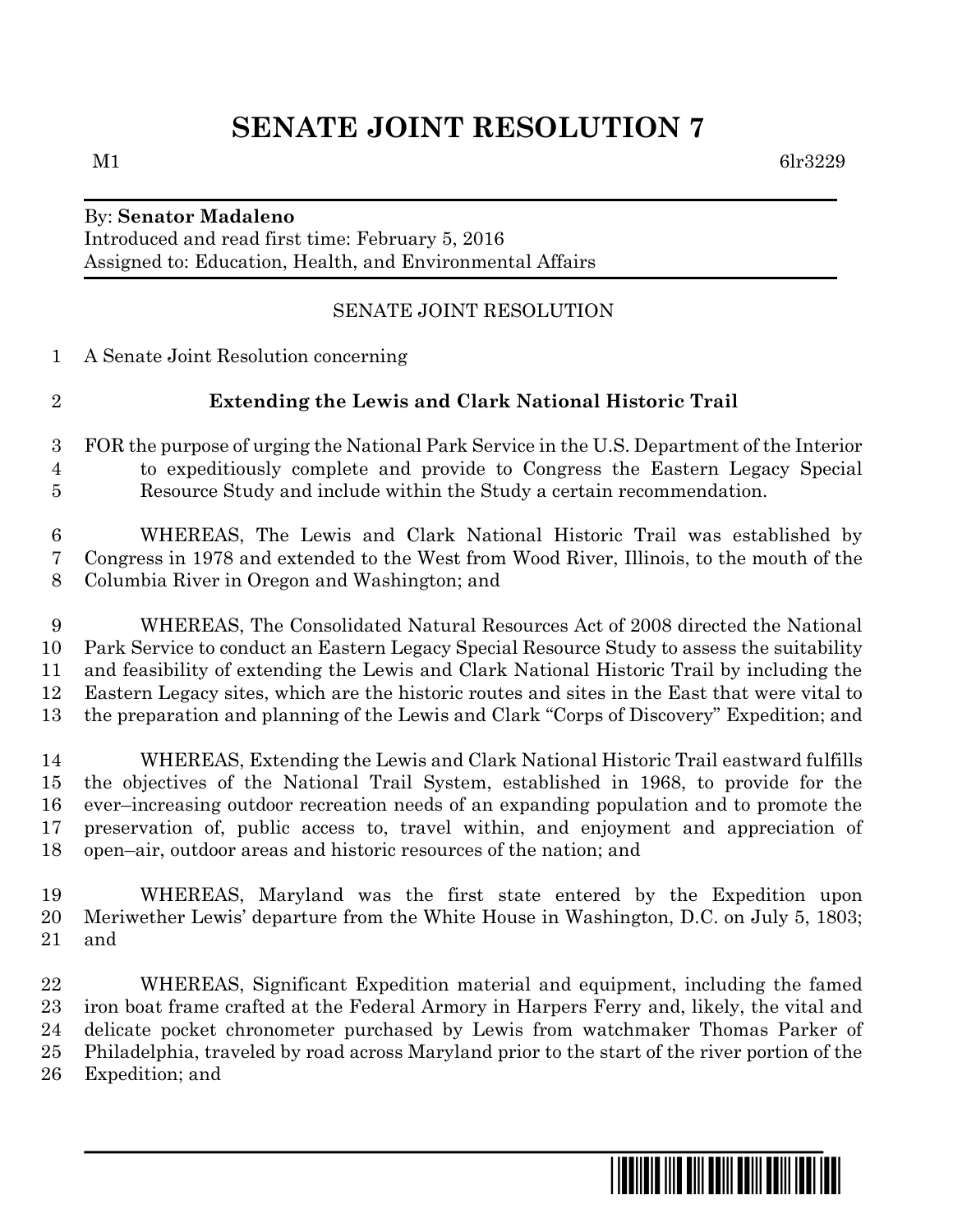#### **SENATE JOINT RESOLUTION 7**

 WHEREAS, Meriwether Lewis sent a letter datelined "Fredericktown (Frederick, MD), April 15, 1803" to General William Irvine, Superintendent of the Schuylkill Arsenal to have two hundred pounds of portable soup prepared for him; and

 WHEREAS, In his letter to Military Agent William Linnard datelined "Philadelphia, June 6, 1803", Meriwether Lewis gave instructions for the wagon driver carrying his supplies from Philadelphia to Pittsburgh by way of Harpers Ferry to call on "Col. (Thomas H.) Cushing at Fredericktown (Frederick, MD)"; and

 WHEREAS, In his letter to President Thomas Jefferson datelined "Harper's (sic) Ferry, July 8th, 1803", Meriwether Lewis stated, "…on the evening of the 5th at Fredericktown (Frederick, MD) I engaged a person with a light two horse wagon…"; and

 WHEREAS, Expedition member John Collins, one of the most prominently mentioned Expedition members in the journals of Lewis and Clark, was born and raised in Frederick County, Maryland; and

 WHEREAS, The War Department Financial Records for the Corps of Discovery are located in the National Archives and Records Administration at 8601 Adelphi Road in College Park, Maryland; and

 WHEREAS, Artifacts from the Expedition were sent in April 1805 by way of St. Louis to New Orleans and finally to Fort McHenry in Baltimore, Maryland, on their journey to the White House and Monticello; and

 WHEREAS, Tourism is a major component of Maryland's economy and the addition of hundreds of miles of historic Maryland roadways to the Lewis and Clark National Historic Trail would greatly benefit the tourism industry and overall economy of the State; now, therefore, be it

24 RESOLVED BY THE GENERAL ASSEMBLY OF MARYLAND, That the General Assembly urges the National Park Service in the U.S. Department of the Interior to expeditiously complete and provide to Congress the Eastern Legacy Special Resource Study and include within the Study a recommendation that the Lewis and Clark National Historic Trail be extended to the East by inclusion of the historically significant eastern corridors of the "Corps of Discovery" expedition for the period of 1803 through 1809; and be it further

 RESOLVED, That a copy of this Resolution be forwarded by the Department of Legislative Services to the Maryland Office of Tourism, the Maryland Congressional Delegation: Senators Barbara A. Mikulski and Benjamin L. Cardin, Senate Office Building, Washington, D.C. 20510; and Representatives Andrew P. Harris, C.A. Dutch Ruppersberger III, John P. Sarbanes, Donna Edwards, Steny Hamilton Hoyer, John Delaney, Elijah E. Cummings, and Christopher Van Hollen, Jr., House Office Building, Washington, D.C. 20515; Jonathan B. Jarvis, Director, National Park Service, 1849 C Street NW, Washington, D.C. 20240; Cameron H. Sholly, Regional Director, Midwest Region, National Park Service, 601 Riverfront Drive, Omaha, NE 68102; and James L.